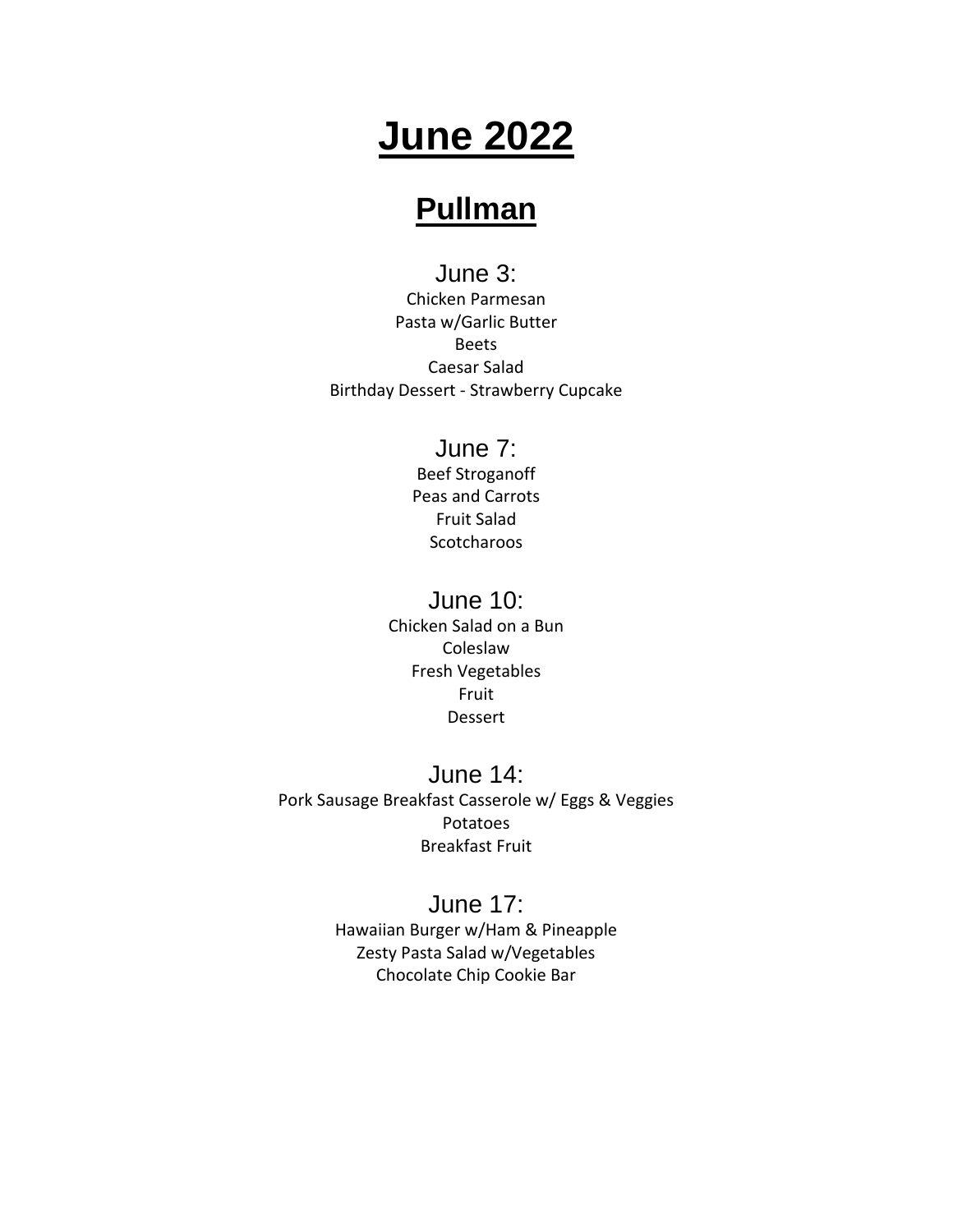### June 21:

Beef Enchiladas Salsa and Sour Cream Fresh Veggies Grape and Broccoli Salad Danish Oatmeal Cookies

#### June 24:

Lasagna Green Salad Green Beans Garlic Bread Spicy Pear Cookie

#### June 28:

Chef Salad w/ Tomato, Ham, Turkey, Cucumber, Cheese, and Hard-Boiled Egg Roll with Butter Cottage Cheese w/Fruit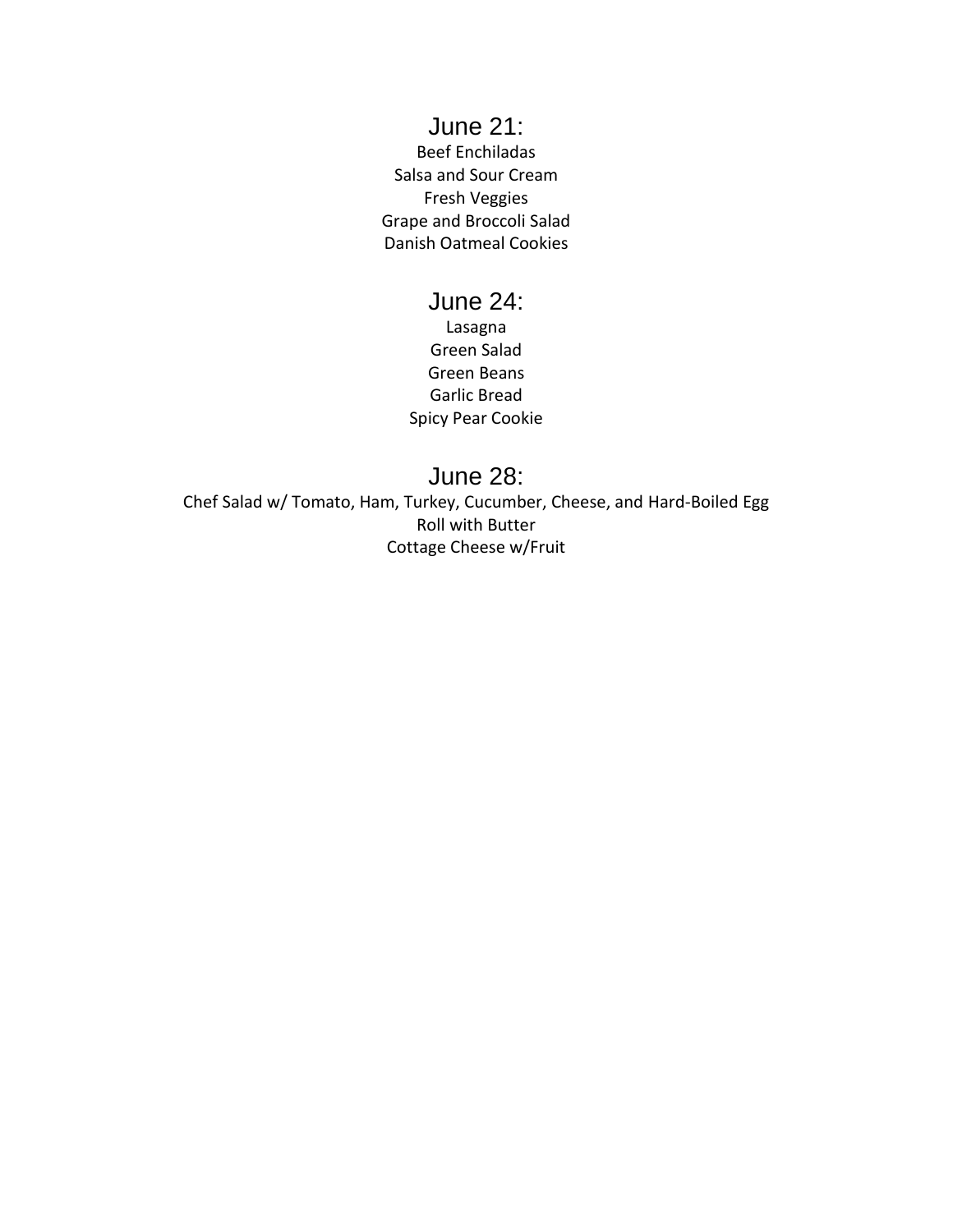## **Colfax**

## June 2:

Chicken Parmesan Pasta with Garlic Butter Carrots Caesar Salad Birthday Dessert - Strawberry Cupcake

#### June 6:

Hawaiian Burger w/Ham & Pineapple Zesty Pasta Salad w/Vegetables Chocolate Chip Cookie

### June 9:

Chicken Enchiladas Salsa and Sour Cream Fresh Veggies Beans Dessert

June 13: Pork Sausage Breakfast Casserole w/ Eggs and Veggies Potato Bake Breakfast Fruit

### June 16:

Beef Stroganoff Peas and Carrots Green Salad Fruit Salad

#### June 20: Closed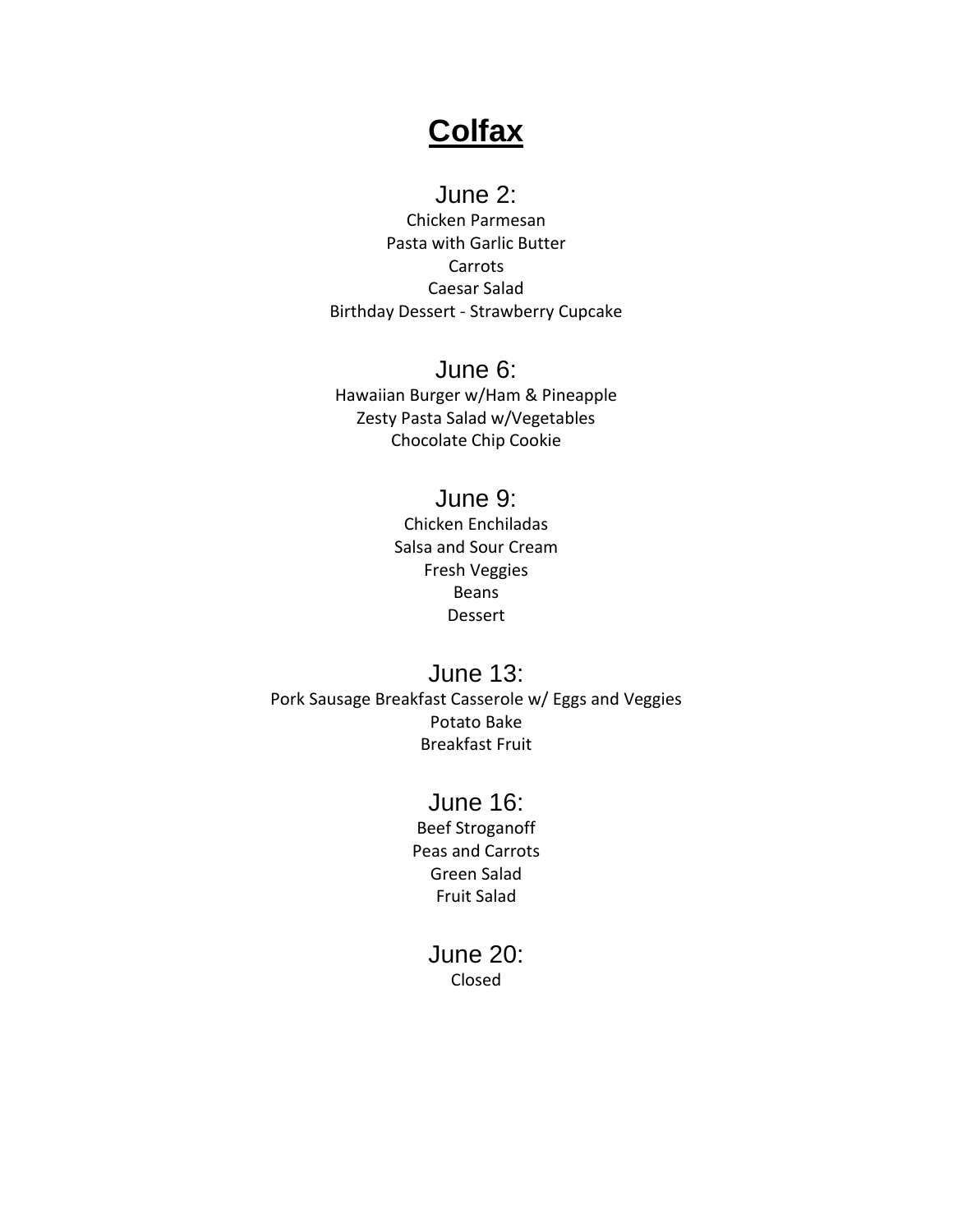#### June 23: Chef Salad w/ Tomato, Ham, Turkey, Cucumber, Cheese, and Hard-Boiled Egg Roll with Butter Cottage Cheese w/Fruit

### June 27:

Lasagna Green Salad Green Beans Garlic Bread Spicy Pear Cookies

#### June 30:

Chicken Salad on a Bun Carrot and Raisin Salad Fresh Vegetables Sliced Pears Lemon Cream Cheese Bars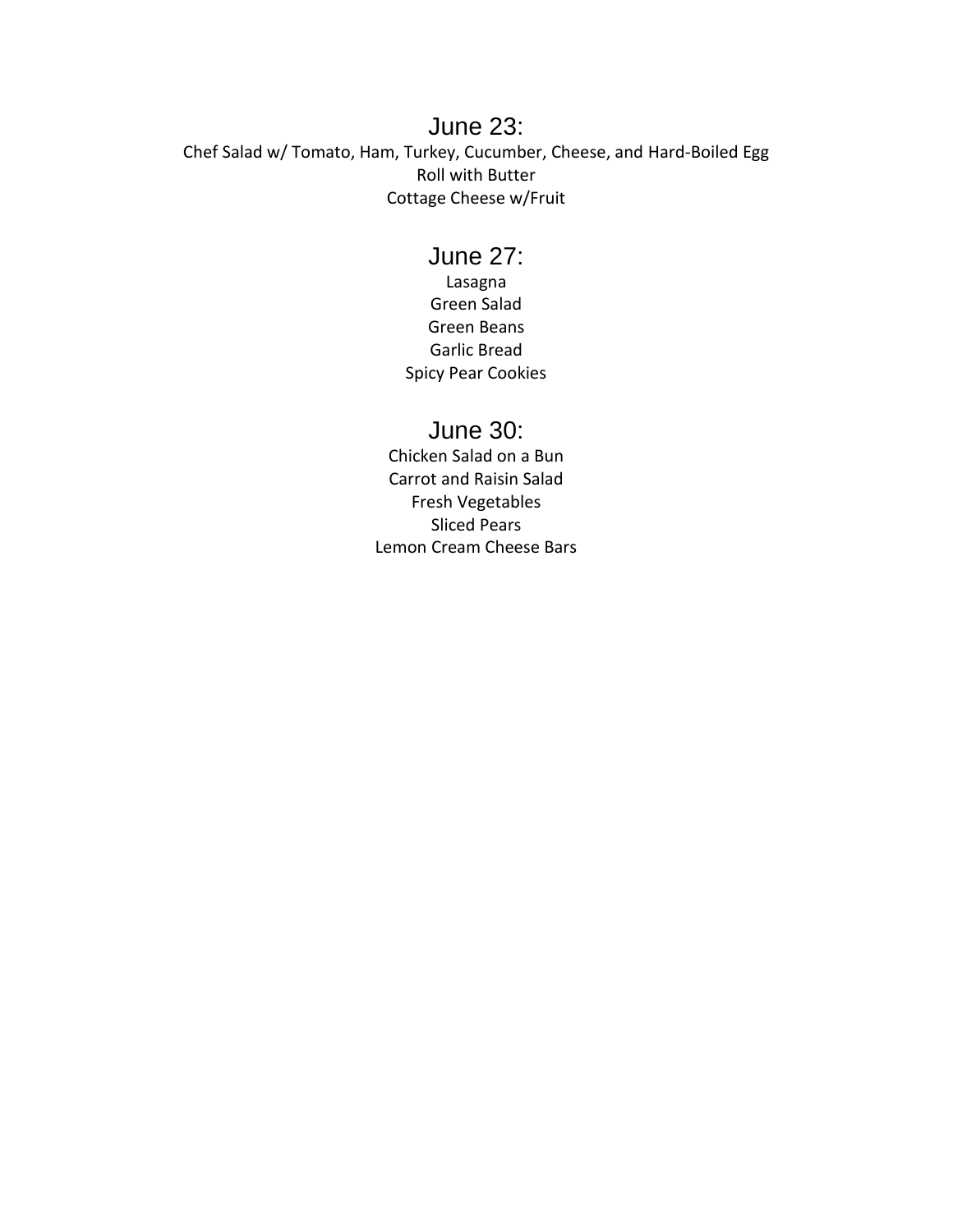## **Palouse**

## June 1:

Chicken Parmesan Pasta w/Garlic Butter Beets Carrots Caesar Salad Birthday Dessert

### June 8:

Hawaiian Burger w/Ham & Pineapple Zesty Pasta Salad w/Vegetables Chocolate Chip Cookie

#### June15:

Cook's Choice

#### June 22:

Chef Salad w/ Tomato, Ham, Turkey, Cucumber, Cheese, and Hard-Boiled Egg Multi Grain Bread Cottage Cheese w/Fruit

#### June 29:

Lasagna Green Beans Garlic Bread Dessert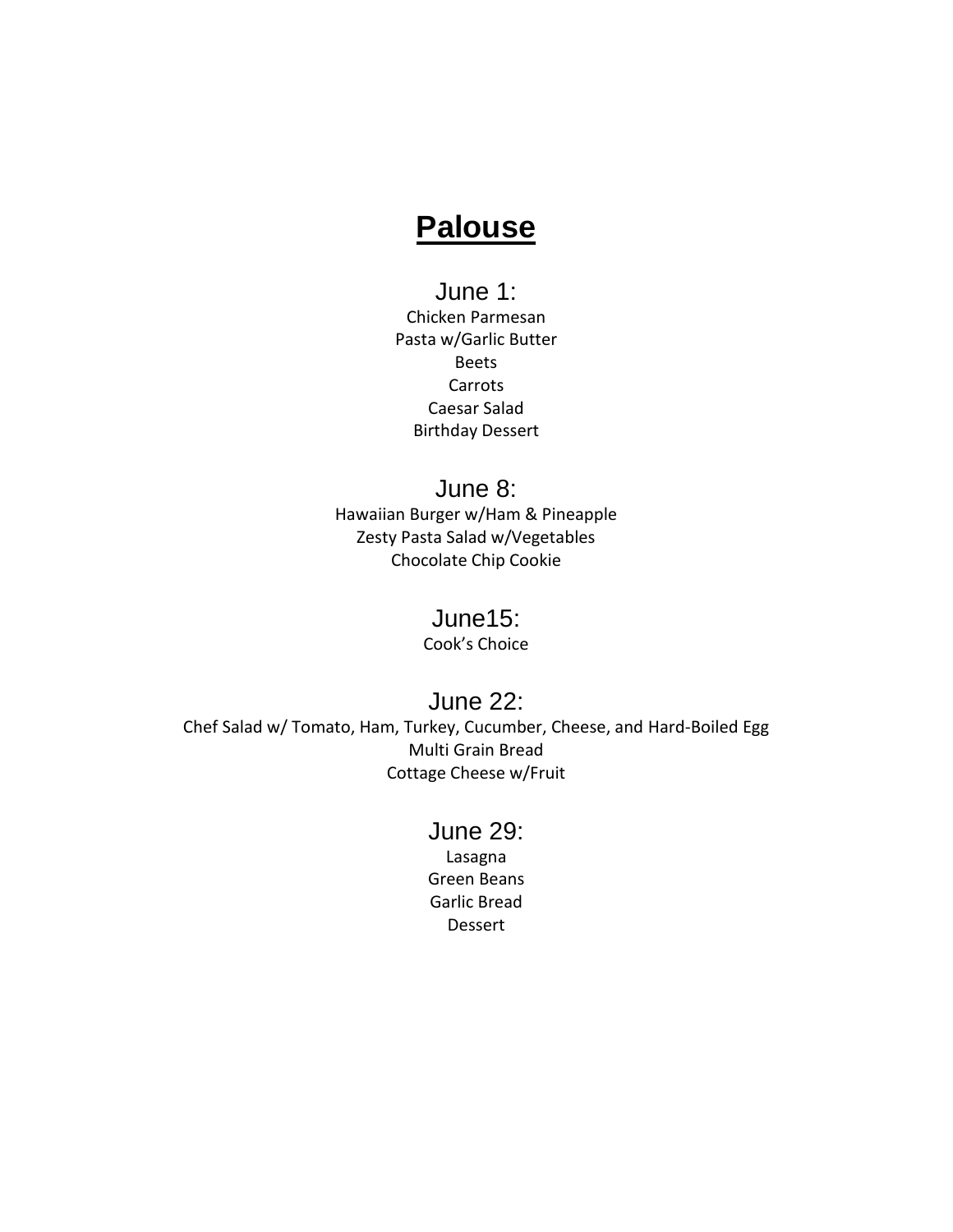## **Colton**

#### June 1:

Chicken Parmesan Pasta w/Garlic Butter Beets Caesar Salad Birthday Dessert - Strawberry Cupcakes

### June 8:

Chef Salad w/ Tomato, Ham, Turkey, Cucumber, Cheese, and Hard-Boiled Egg Roll with Butter Cottage Cheese w/Fruit

#### June 22:

Hawaiian Burger w/ Pineapple Zesty Pasta Salad w/ Veggies Chocolate Chip Cookie Bar

### June 29:

Pancakes w/ Fruit Topping Scrambled Eggs w/ salsa Sausage Breakfast Fruit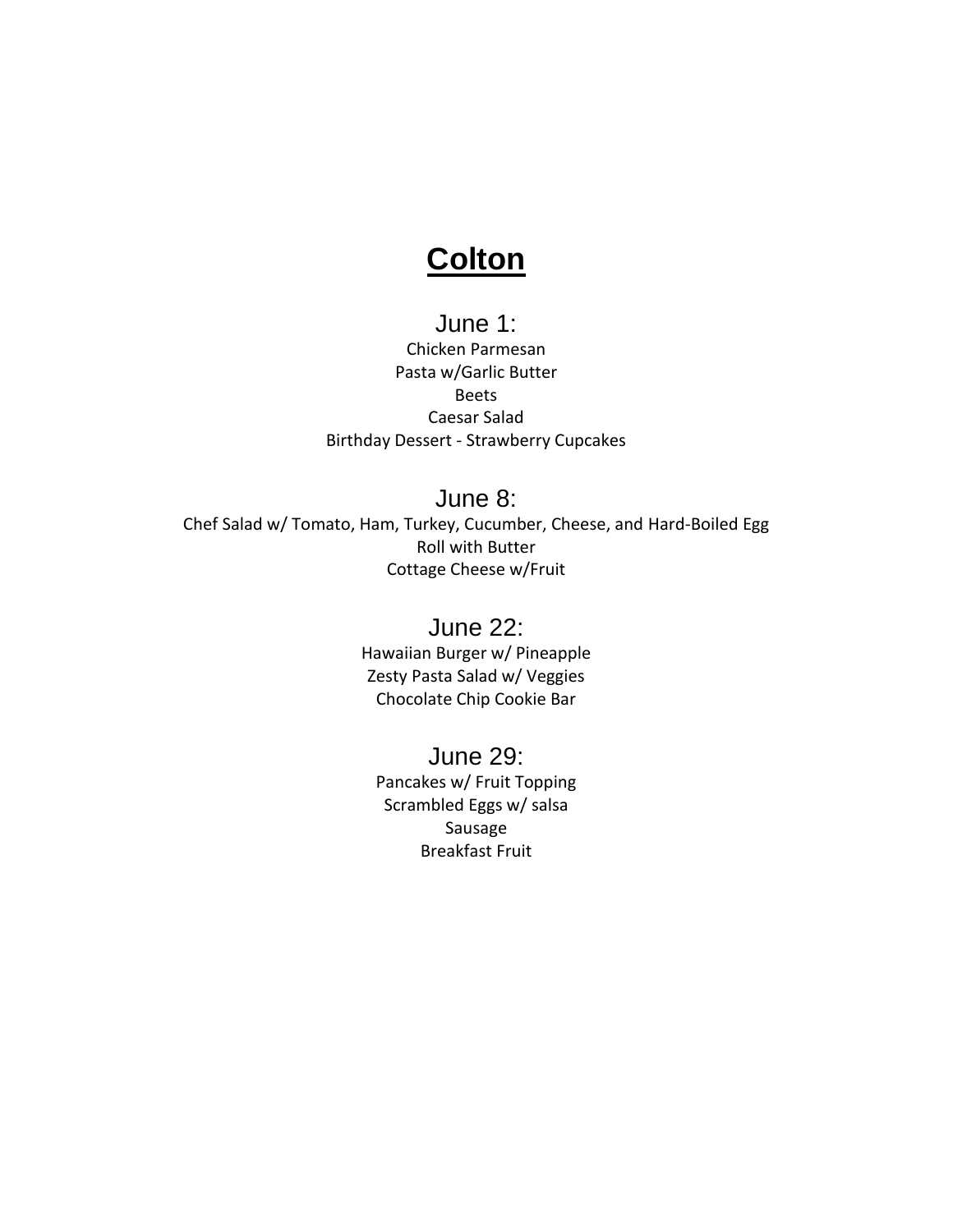## **Uniontown**

June15: Lasagna Green Salad Green Beans Garlic Bread Dessert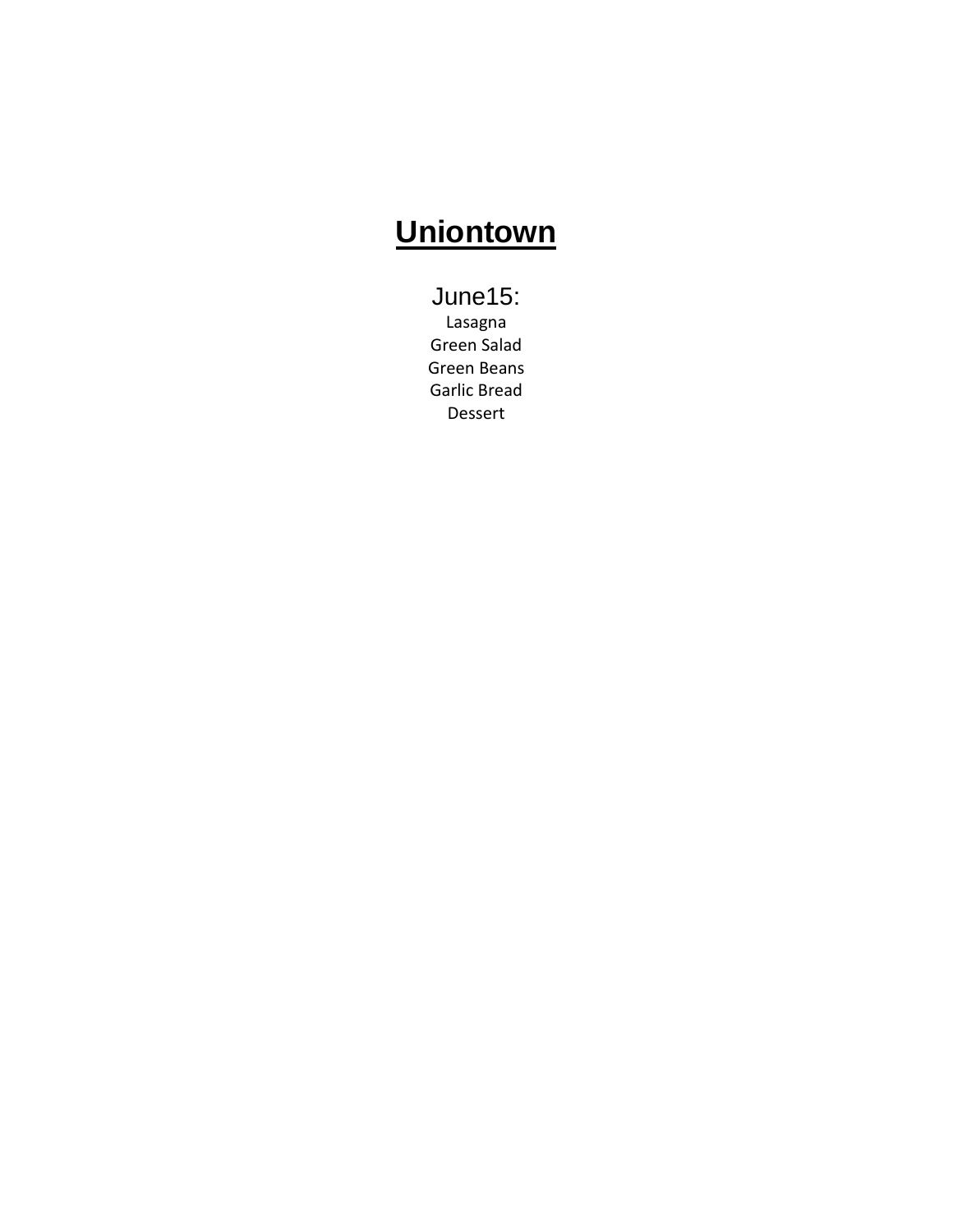## **LaCrosse**

## June 7:

Chicken Parmesan Pasta w/Garlic Butter Beets Carrots Caesar Salad Birthday Dessert

### June 21:

Hawaiian Burger w/Ham & Pineapple Zesty Pasta Salad w/Vegetables Chocolate Chip Cookie